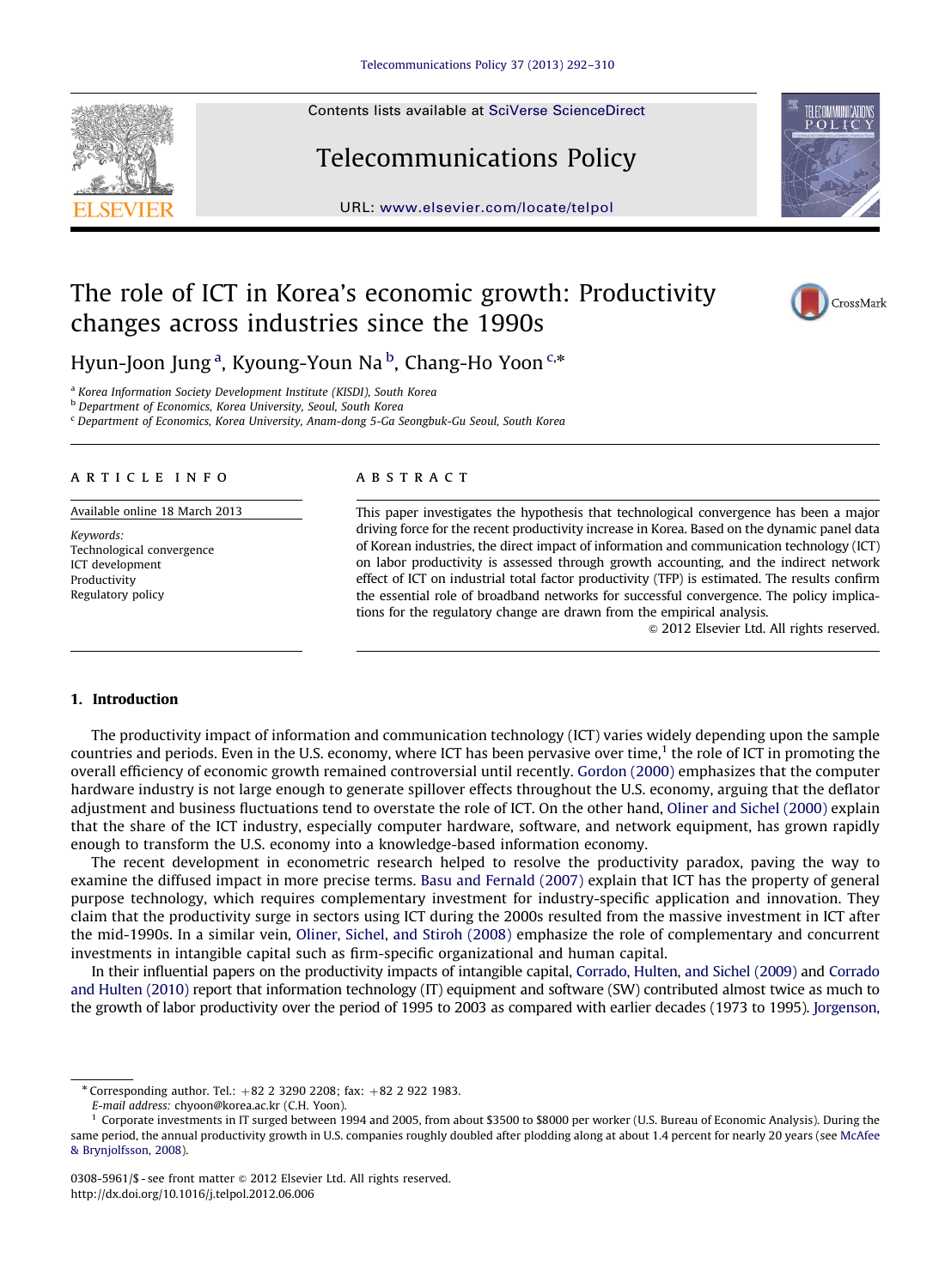[Ho, and Stiroh \(2008\)](#page--1-0) estimate the contribution of ICT to labor productivity growth in the U.S. economy2 and claim that productivity growth has been extended to both non-ICT and ICT-using sectors. In contrast to earlier research using data from the 1990s, ICT-producing industries show a smaller increase in TFP than industries that use ICT.<sup>3</sup>

The positive impact of ICT on productivity growth is not limited to the U.S. economy. As the price of sophisticated ICT equipment and SW became more affordable, the diffusion process accelerated over time in most developed economies. Technological convergence between ICT and other industrial technologies has been further stimulated by the convergence of ICT technologies (ICT convergence) such as the mobile Internet.<sup>4</sup> The rapid expansion of broadband Internet and mobile infrastructure brings forth network economies and mediates ICT applications across various segments of the growing economy. Moreover, once the technological convergence strengthens the competitiveness of sectors that use ICT, the demand for ICTintensive investment goods grows, building a virtuous circle of cumulative effects between the two sectors.5

According to the OECD report,<sup>6</sup> Korea has built extensive broadband Internet networks and become one of the leading countries in ICT development. Over the past decade, the average GDP and export share of ICT-producing industries in Korea amounted to 8 and 35 percent, respectively. Although Korea's growth rate decreased from 8 to 4 percent per annum after the financial crises starting in the late 1990s, the leading export industries such as automobile, shipbuilding, steel products, and chemicals, not to mention the ICT-producing industries such as semiconductors and mobile handset equipment, have greatly strengthened their international competitiveness in the past decade. In the absence of an underlying driving force that stimulates technological convergence and a productivity increase, such a gain in international competitiveness might not have been realized during the mid-2000s when the Korean won appreciated substantially against the Japanese yen and U.S. dollar threatening export markets.

The Korean government recently began to acknowledge the importance of ICT diffusion and technological convergence. The government announced the so-called Future Strategy for IT Korea, which coordinates the ICT policy directives of the Ministry of Knowledge and Economics and Korea Communications Commission. It outlines a set of candidate industries that will benefit the most from technological convergence, emphasizing the role of the software industry as a vehicle for industrial competitiveness. The policy priority also includes the security and speed of Internet service.<sup>7</sup> The shift of the policy directive from the network infrastructure to the application of ICT, however, is likely to bring important changes in the regulatory regime of the network industry and requires a comprehensive assessment of the source and impact of technological convergence.

In the current paper, the authors estimate the determinants and impacts of technological convergence using the industry panel data of Korea starting in the late 1990s, when Korea launched both its stabilization policy and structural adjustment process to overcome financial turmoil. Despite financial difficulties in the 1990s, Korea managed to invest heavily in ICT infrastructure to build a dynamic comparative advantage for the coming decades.<sup>8</sup> The success of such a policy mix was bound to be dependent on the broad, efficient diffusion of ICT throughout the economy.

This paper begins with an explanation of the concept of technological convergence and recent examples of ICT applications in the automobile and shipbuilding industries. These examples illustrate the important role of the network infrastructure in technological convergence. This paper then assesses the productivity growth across industries through growth accounting and finds that the capital deepening of ICT equipment and SW has positively impacted labor productivity in Korea. The spillover effect of ICT development is examined through its impact on TFP growth. The sensitivity analysis confirms that the TFP growth of industries that use ICT is favorably affected by technological convergence. In the final section, the authors present the concluding remarks and draw policy implications.

#### 2. Technological convergence and infrastructure development

#### 2.1. Technological convergence

[Rosenberg \(1963\)](#page--1-0) once observed that existing machine tool techniques in the automobile industry adapt to the production of new products, and important features of the automobile manufacturing process itself are actually transferred and embodied

See Röller and Waverman (2002) for an earlier study on the importance of reaching a threshold level of telecommunication infrastructure in economic development.

 $<sup>2</sup>$  See also [Jorgenson, Ho, and Stiroh \(2007\)](#page--1-0) and [Stiroh and Botsch \(2007\)](#page--1-0). For an earlier report on productivity estimation for the 1990s, see [Oliner](#page--1-0)</sup> [and Sichel \(2000\)](#page--1-0) and [Stiroh \(2002a\)](#page--1-0).

<sup>&</sup>lt;sup>3</sup> The slowdown in the ICT-producing industry in the 2000s was led by the burst of the dot-com bubble at the turn of the millennium.

<sup>4</sup> [Henten, Samarajiva, and Melody \(2003\)](#page--1-0) and [OECD \(2003b\)](#page--1-0) present a formal definition of ICT convergence. As a result of ICT convergence, many types of services (data, voice, and video) are offered over the same platform. Competition among the compatible platforms becomes intense, resulting in rapid expansion of the economy-wide information network. The concept of technological convergence, or a convergence between two different industrial technologies, was introduced much earlier [Rosenberg \(1963\)](#page--1-0) and [Lei \(2000\)](#page--1-0). The current paper later illustrates how it is mediated by ICT convergence.

<sup>6</sup> See [OECD \(2003a\)](#page--1-0) for a list of leading countries in ICT development.

<sup>7</sup> See the report by the [Ministry of Knowledge and Economy \(2009\),](#page--1-0) Republic of Korea.

<sup>8</sup> According to [Young \(1995\),](#page--1-0) [Krugman \(1994\),](#page--1-0) [Kim and Lau \(1994\)](#page--1-0), and [Sarel \(1996\),](#page--1-0) economic growth in developing countries in East Asia was mostly driven by the quantitative growth of inputs such as labor and physical capital in manufacturing industries until the 1980s. In the absence of technological accumulation, such quantitative growth inevitably faces a limit and becomes unsustainable. The financial crisis in the late 1990s revealed such a limit to quantitative growth in Korea. The hypothesis examined in this paper is whether Korea has benefitted from ICT in managing the successful transition toward technology-led growth.